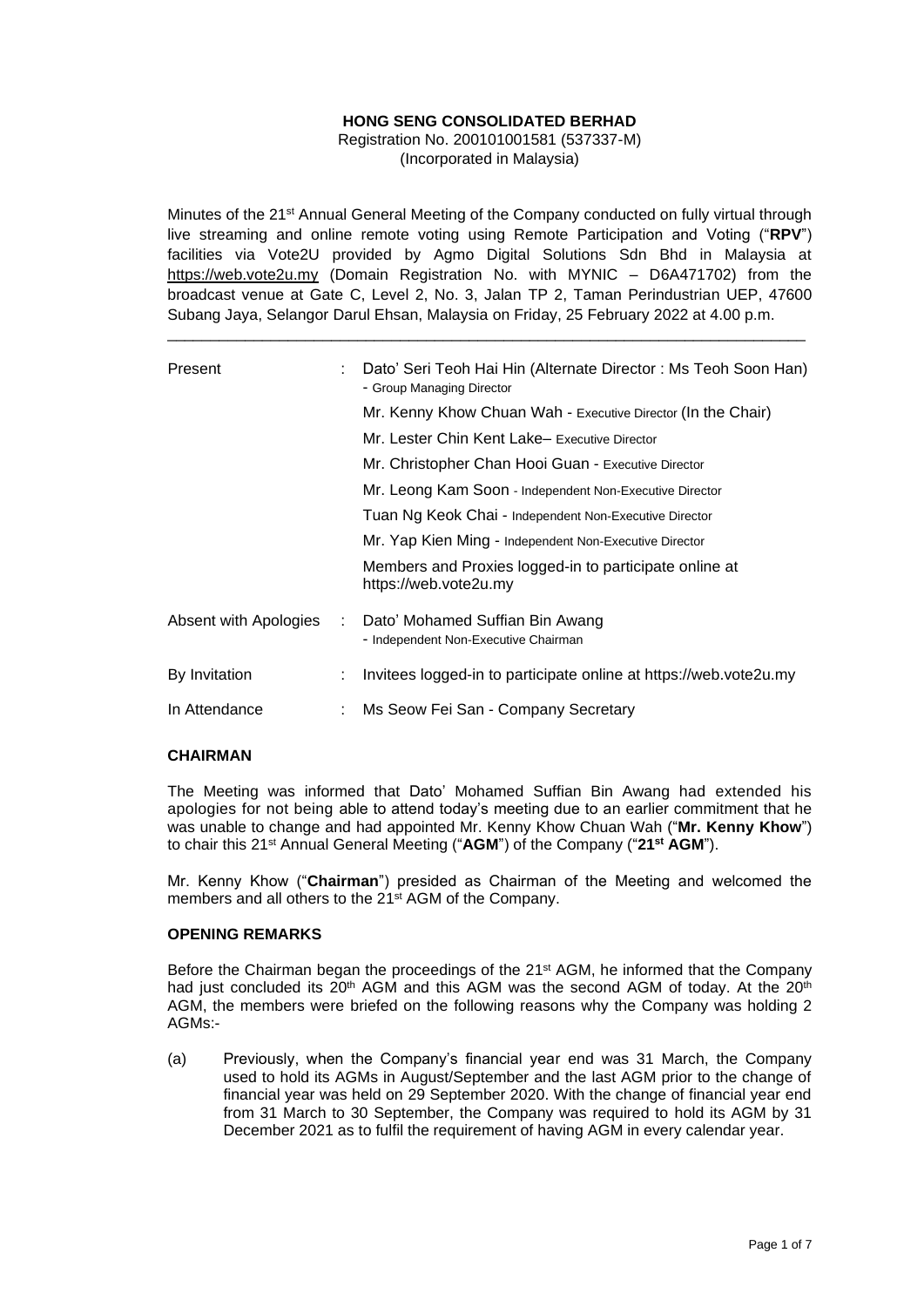Page 2 of 7

- (b) However, subsequent to the change of the Company's financial year end to 30 September last year, the Company foresee challenges to hold its AGM before 31 December 2021, thus, had made an application to the Companies Commission of Malaysia for an extension of time for the Company to hold its 2021 AGM.
- (c) On 12 April 2021, the Companies Commission of Malaysia granted its approval for an extension of time until 31 March 2022 for the Company to hold its 2021 AGM.
- (d) With the approval granted and for compliance with Section 340 of the Companies Act requiring a company to hold AGM in each calendar year, the Company therefore, would be holding 2 AGMs today i.e. 20<sup>th</sup> AGM for calendar year 2021 and 21<sup>st</sup> AGM for calendar year 2022.

Before the Chairman call the meeting to order, the members was informed that in light of the COVID-19 outbreak, governmental order and the encouragement of the Securities Commission of Malaysia, as well as in the best interest of public health and the health and safety of the Board of Directors of the Company ("**Board**"), employees and shareholders, the AGM would be conducted on fully virtual basis through live streaming and online remote voting using the Remote Participation and Voting ("**RPV**") facilities from the broadcast venue.

# **NOTICE**

The notice convening the 21<sup>st</sup> AGM ("**Notice**") having been circulated earlier to all members, Bursa Malaysia Securities Berhad and Auditors in accordance with the Company's Constitution within the prescribed period was taken as read.

The Chairman also informed that the Notice had been advertised in New Straits Times on 27 January 2022. A notification letter from the Company which contains information and administrative guide pertaining to the meeting had been sent to all eligible members. The Company had also disseminated the Notice through announcement to Bursa Malaysia Securities Berhad and posted the same on the Company's corporate's website.

# **INTRODUCTION OF BOARD MEMBERS, MANAGEMENT AND ETC.**

The Chairman then introduced to the Meeting, the Board Members, both present at the broadcast venue as well as those present remotely / virtually.

The Meeting was informed that the Company had appointed Agmo Digital Solutions Sdn. Bhd. ("**Agmo**") as the poll administrator and Aegis Communication Sdn. Bhd. as independent scrutineer to verify the poll result at today's AGM.

# **QUORUM**

Upon confirming the presence of the requisite quorum, the Chairman called the meeting to order.

### **MEETING INTRODUCTION**

The Meeting was informed that the proposed ordinary resolutions 1 to 6 tabled at this AGM required a simple majority vote of the members who were entitled to vote in person or by proxy whilst special resolution 1 required not less than 75% of the total voting rights of the members who were entitled to vote in person or by proxy. With the RPV facilities via Vote2U provided by Agmo, members may exercise their right as a member or proxy of the Company to pose questions to him or the Board and vote remotely at the AGM in the comfort of their location.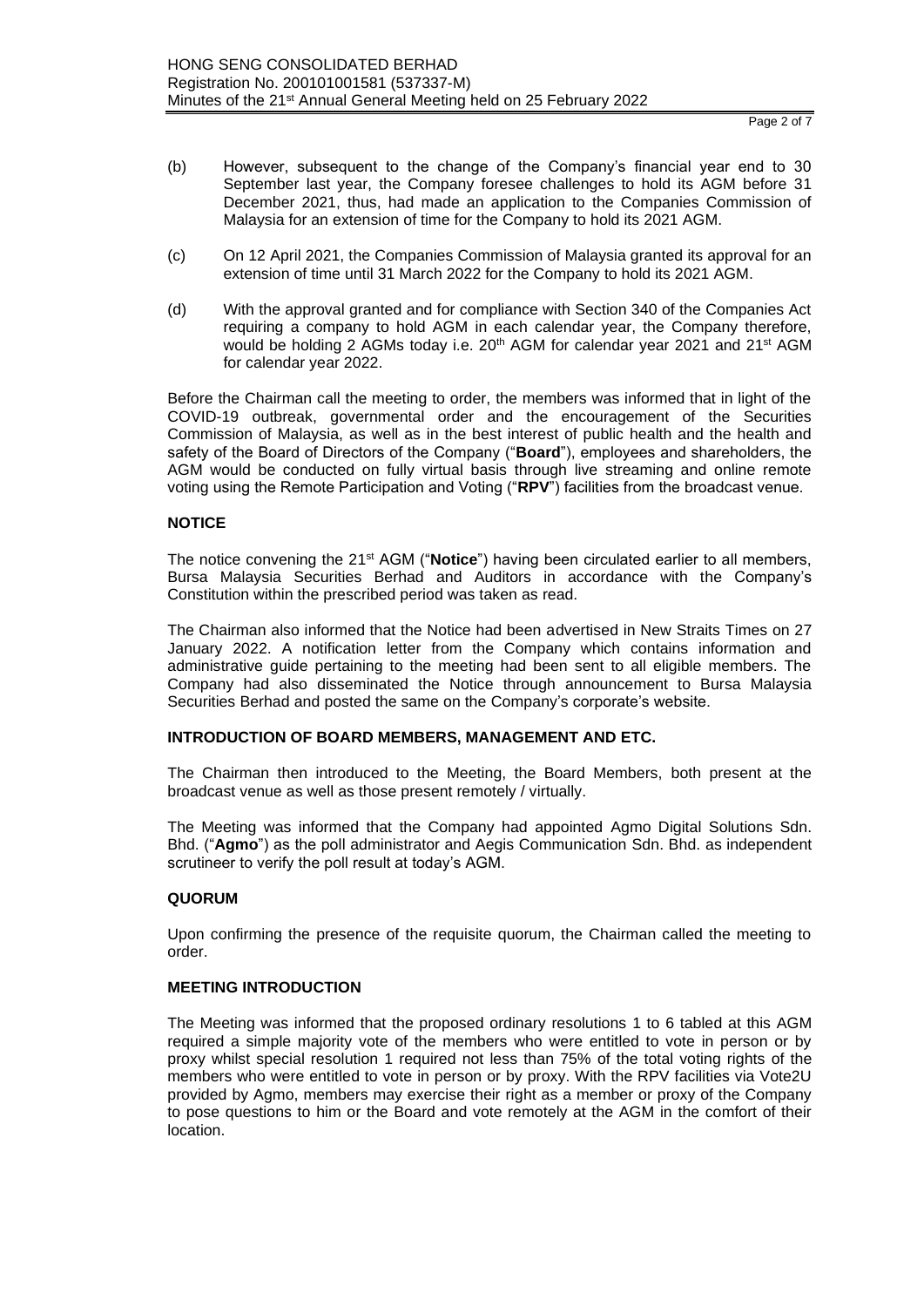Page 3 of 7

The Chairman also informed that he would first take the members through the items in the Agenda. Thereafter, the Board would respond to the questions transmitted by members and proxies during this Meeting. The members and proxies can rely on real time submission of typed texts to exercise their rights to speak or communicate in a virtual meeting and the Board would via the broadcast announce the question(s) and then answer the question(s) accordingly.

To facilitate the remote voting via the Vote2U, the Chairman invited representative of Agmo to share a short video on the voting procedure and how to raise questions at the meeting through the Vote2U facilities.

The Chairman then proceeded with the business of the meeting and informed that sufficient time would be allocated for members to cast their votes after dealing with all businesses of today's meeting.

The Chairman then proceeded with the business of the meeting.

### **1. AGENDA ITEM NO. 1 ORDINARY RESOLUTION 1 - TO APPROVE PAYMENT OF DIRECTORS' FEES**

The first agenda of this AGM was to consider the proposed payment of Directors' fees to the Non-Executive Directors. It was proposed that the Directors' fees of up to RM300,000 be paid to the Non-Executive Directors for their services as Directors with effect from 26 February 2022 until the next AGM.

As guided by the Malaysian Code on Corporate Governance, the Chairman informed that Directors who had interest in this resolution and were members of the Company would abstain from voting for this resolution.

The following motion was then put to the members, to be voted by poll after the Q&A session:-

"THAT the Directors be and are hereby authorised to pay Directors' fees of up to RM300,000 to the non-executive directors of the Company for their services from 26 February 2022 until the next annual general meeting of the Company."

#### **2. AGENDA ITEM NO. 2 ORDINARY RESOLUTIONS 2 AND 3 - RE-ELECTION OF DIRECTORS**

The Chairman informed that agenda item no. 2 was to consider the re-election of Directors, the Directors subject to retirement in accordance with the Constitution of the Company were:-

- (i) Mr. Kenny Khow Chuan Wah (Article 107);
- (ii) Tuan Ng Keok Chai (Article 107); and
- (iii) Dato' Mohamed Suffian Bin Awang (Article 100),

and the said Directors, unless they were re-elected, should retire at the conclusion of this AGM.

The following matters were then highlighted to the Meeting:-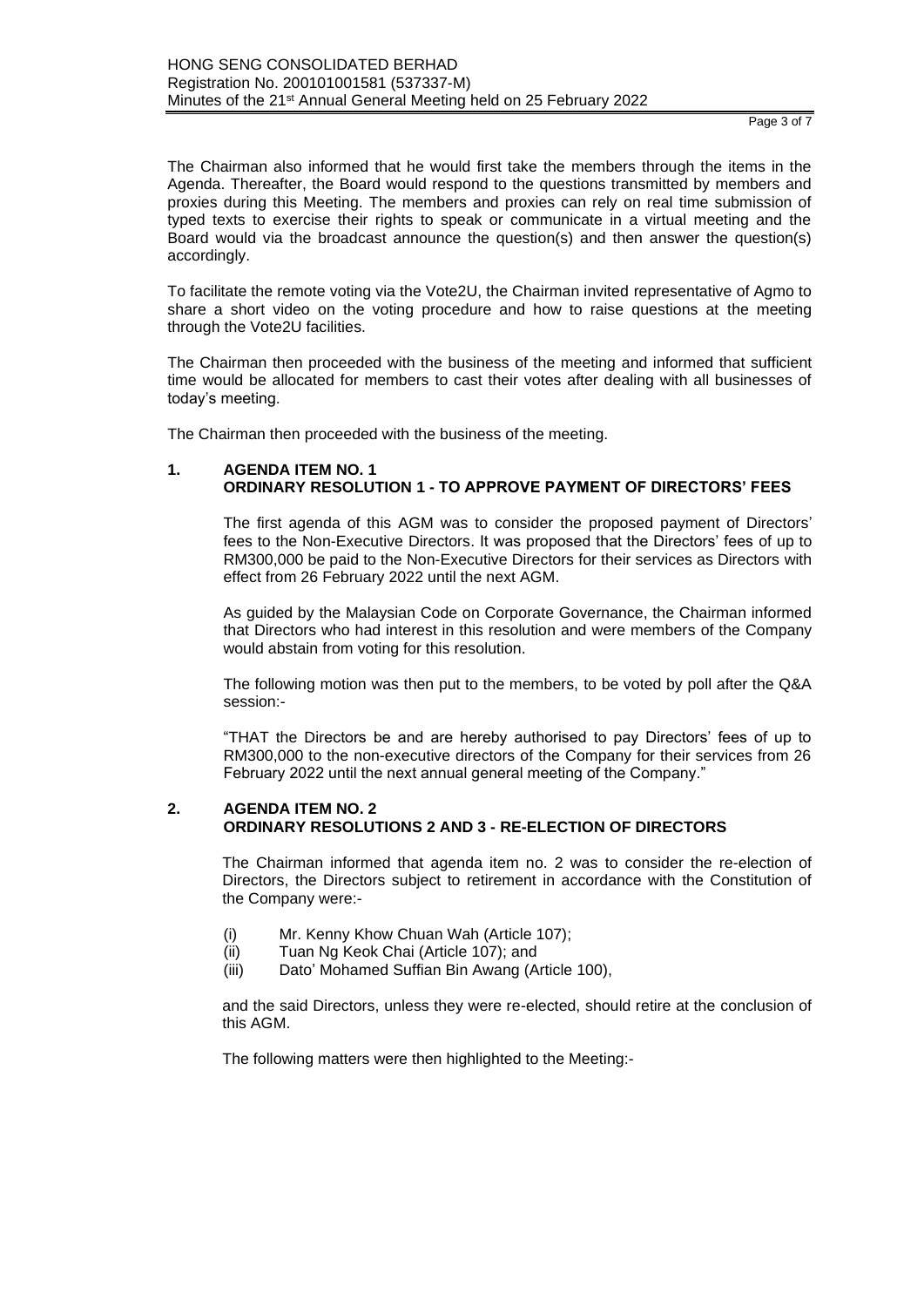Page 4 of 7

- (i) Article 107(1)(b) of the Company's Constitution provided that one-third of the Directors of the Company for the time being shall retire by rotation at an AGM of the Company provided always that all Directors, shall retire from office once at least in each three years but shall be eligible for re-election at the AGM. A Director retiring at the AGM shall retain office until the close of the meeting. Pursuant to Article 107, two (2) Directors would be retiring at this AGM and they were Mr. Kenny Khow and Tuan Ng Keok Chai.
- (ii) Article 100 of the Company's Constitution stated that any Director so appointed on the Board either to fill a casual vacancy or as an addition to the Board shall hold office until the conclusion of the first AGM after their appointment but shall be eligible for re-election at the AGM. Pursuant to Article 100, Dato' Mohamed Suffian, who was appointed on the Board after last AGM would be retiring at this AGM.
- (iii) All Directors retiring under this agenda item were eligible for re-election and had offered themselves for re-election.
- (iv) With regard to the retirement of Dato' Mohamed Suffian Bin Awang, as Dato' Mohamed Suffian bin Awang was re-appointed to the Board effective immediately after the conclusion of the 20<sup>th</sup> AGM of the Company held earlier of the day, the resolution pertaining to his re-election as Director of the Company was not in the agenda of today's meeting. Therefore, Dato' Mohamed Suffian bin Awang would retire at the conclusion of the 21st AGM, in accordance with Article 100 of the Constitution of the Company. The Board had ahead of this AGM agreed to re-appoint Dato' Mohamed Suffian Bin Awang as Chairman of the Board effective immediately upon conclusion of the 21<sup>st</sup> AGM. Relevant announcement pertaining to his re-appointment would be made to Bursa Malaysia Securities Berhad accordingly.

In view of the above, the following motions were put to the Meeting, to be voted by poll after the Q&A session:-

# **2.1 ORDINARY RESOLUTION 2 - RE-ELECTION OF KENNY KHOW CHUAN WAH**

"THAT Kenny Khow Chuan Wah retiring pursuant to Article 107(1)(b) of the Company's Constitution, be and is hereby re-elected as Director of the Company."

# **2.2 ORDINARY RESOLUTION 3 - RE-ELECTION OF NG KEOK CHAI**

"THAT Ng Keok Chai retiring pursuant to Article 107(1)(b) of the Company's Constitution, be and is hereby re-elected as Director of the Company."

# **3. AGENDA ITEM NO. 3 ORDINARY RESOLUTION 4 - APPOINTMENT OF AUDITORS**

The Meeting then proceeded to consider the re-appointment of Grant Thornton Malaysia PLT as Auditors of the Company.

The following motion was then put to the Meeting, to be voted by poll after the Q&A session:-

"THAT Grant Thornton Malaysia PLT be and are hereby appointed auditors of the Company to hold office until the conclusion of the next annual general meeting and that the Directors be and are hereby authorised to determine their remuneration."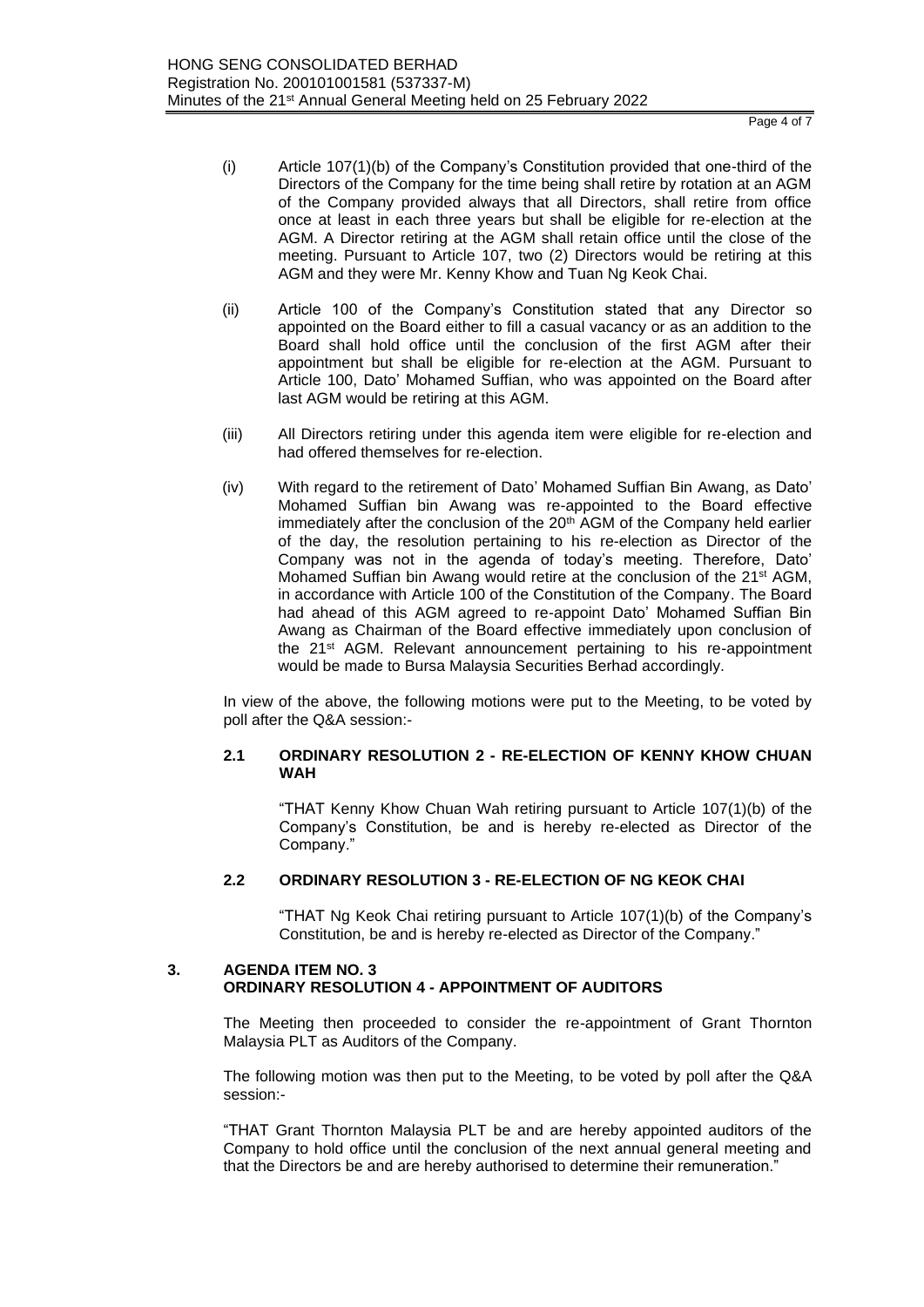Page 5 of 7

# **4. AGENDA ITEM NO. 4 ORDINARY RESOLUTIONS 5 & 6 AND SPECIAL RESOLUTION 1**

The meeting continued to consider Ordinary Resolutions 5 & 6 and Special Resolution 1 in relation to the following subject matters:-

- (i) Ordinary Resolution 5 Authority to Allot Shares;
- (ii) Ordinary Resolution 6 Proposed Renewal of Shareholders' Mandate for Recurrent Related Party Transactions of a Revenue or Trading Nature ("**Proposed Shareholders' Mandate**"); and
- (iii) Special Resolution 1 Amendments to the Company's Constitution.

The above proposals were put to the Meeting for consideration:-

# **(A) ORDINARY RESOLUTION 5 - AUTHORITY TO ALLOT SHARES**

The Meeting then proceeded to consider the proposal to give authority to the Directors to allot shares not more than 10% of the total number of issued shares of the Company as set out in the Notice.

After briefing the Meeting on the purpose of the proposed resolution and with the permission of the Meeting, the Chairman declared that the Ordinary Resolution 5 as set out in the Notice to be taken as read. The said motion, detailed hereunder was then put to the meeting for consideration and to be voted by poll after the Q&A session:-

"THAT subject always to the Companies Act 2016 ("**Act**") and the approvals of the relevant authorities, the Directors be and are hereby authorised pursuant to Section 75 of the Act, to allot shares in the Company at any time until the conclusion of the next Annual General Meeting upon such terms and conditions and for such purposes as the Directors may in their absolute discretion deem fit provided that the aggregate number of shares to be issued pursuant to this Resolution does not exceed 10% of the total number of issued shares of the Company for the time being."

# **(B) ORDINARY RESOLUTION 6 - PROPOSED SHAREHOLDERS' MANDATE**

The Chairman informed that the details on the Proposed Shareholders' Mandate were set out in the Circular to Shareholders dated 27 January 2022, which was dispatched to the members together with the Notice.

With the permission of the Meeting, the Chairman then declared that the Ordinary Resolution 6 as set out in the Notice be taken as read. The said motion, detailed hereunder was then put to the meeting for consideration and to be voted by poll after the Q&A session:-

"THAT, subject to the Companies Act 2016 ("**Ac**t"), the Constitution of the Company and the Bursa Malaysia Securities Berhad Main Market Listing Requirements, approval be and is hereby given to the Company and its subsidiaries ("**Hong Seng Group**") to enter into all transactions involving the interests of Directors, major shareholders or persons connected with Directors and/or major shareholders of the Group ("**Related Parties**") as specified in Section 2.2.2 of the Circular to Shareholders dated 27 January 2022 in relation to the Proposed Shareholders' Mandate for Recurrent Related Party Transactions of a Revenue or Trading Nature ("**Recurrent RPTs**") provided that such transactions are:-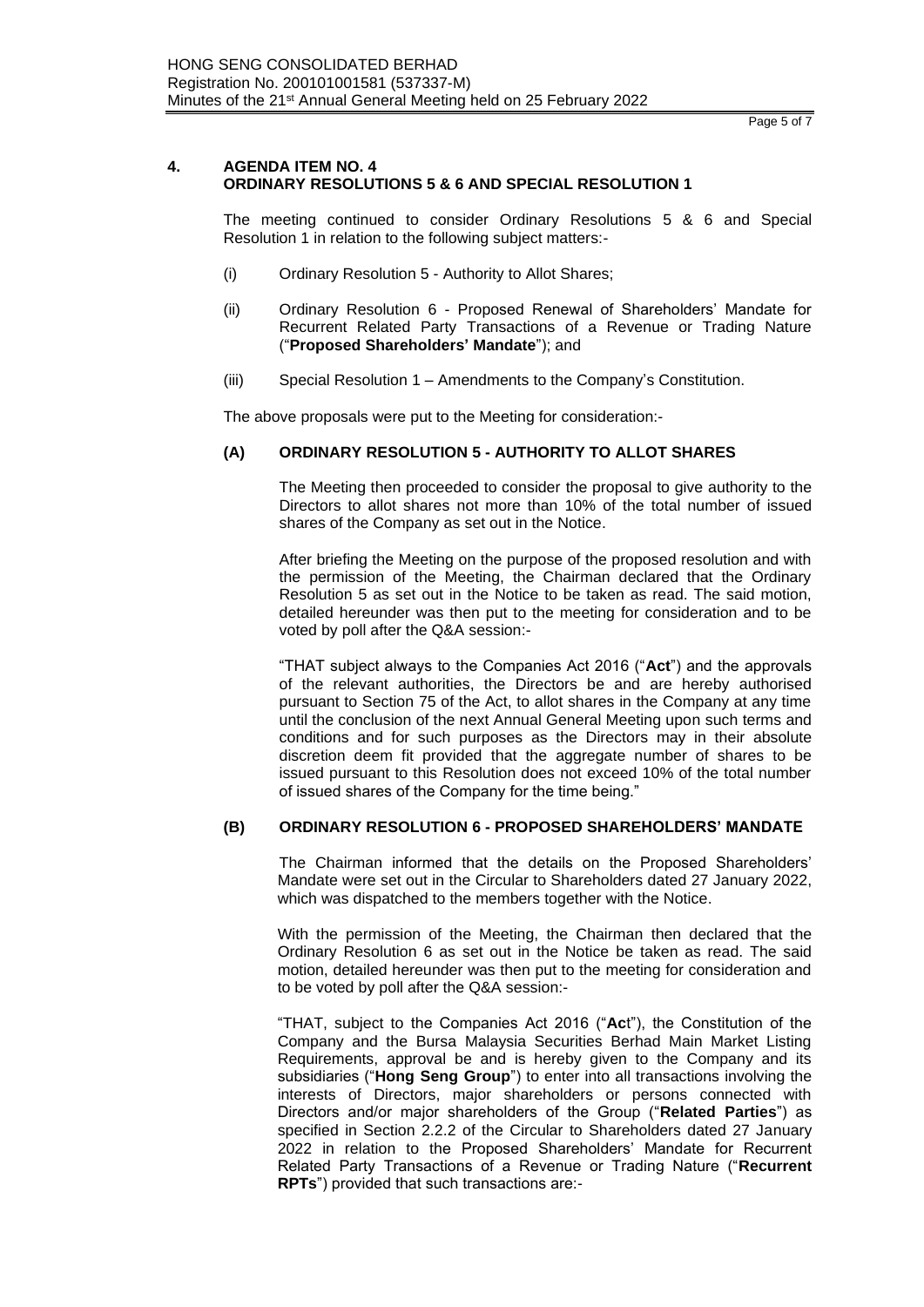Page 6 of 7

- (i) recurrent transactions of a revenue or trading nature;
- (ii) necessary for the day-to-day operations;
- (iii) carried out in the ordinary course of business on normal commercial terms which are not more favourable to the Related Parties than those generally available to the public; and
- (iv) are not to the detriment of the minority shareholders,

### ("**RRPT Mandate**").

AND THAT such approval shall continue to be in force until:-

- (a) the conclusion of the next Annual General Meeting ("**AGM**") of the Company, at which time it will lapse, unless by ordinary resolution passed at that meeting, the authority is renewed; or
- (b) the expiration of the period within which the next AGM of the Company is required to be held pursuant to Section 340(2) of the Act (but shall not extend to such extension as may be allowed pursuant to Section 340(4) of the Act); or
- (c) the authority is revoked or varied by ordinary resolution passed by the shareholders in general meeting; or

whichever is earlier; and the aggregate value of the Recurrent RPTs be disclosed in the annual report of the Company.

AND THAT the Directors of the Company be and are hereby authorised to complete and do all such acts and things as they may consider expedient or necessary to give full effect to the RRPT Mandate."

### **(C) SPECIAL RESOLUTION 1 – PROPOSED AMENDMENTS TO THE CONSTITUTION OF THE COMPANY**

The last resolution for today's meeting was to consider the proposed amendments to the Constitution of the Company. A copy of the proposed amendments to the Constitution were set out in Appendix A attached to the Company's Annual Report 2021.

The Meeting was informed that the proposed amendments to the Constitution of the Company were for compliance with the recent enhancement in the Malaysian Code on Corporate Governance pertaining to the tenure of independent directors.

The following motion was then put to the Meeting, to be voted by poll after the Q&A session:-

"THAT the amendments to the Constitution of the Company in the manner detailed in 'Appendix A' to the Annual Report 2021 be and are hereby approved."

A copy of the said 'Appendix A' is attached hereto in the minutes as Appendix A for record purposes.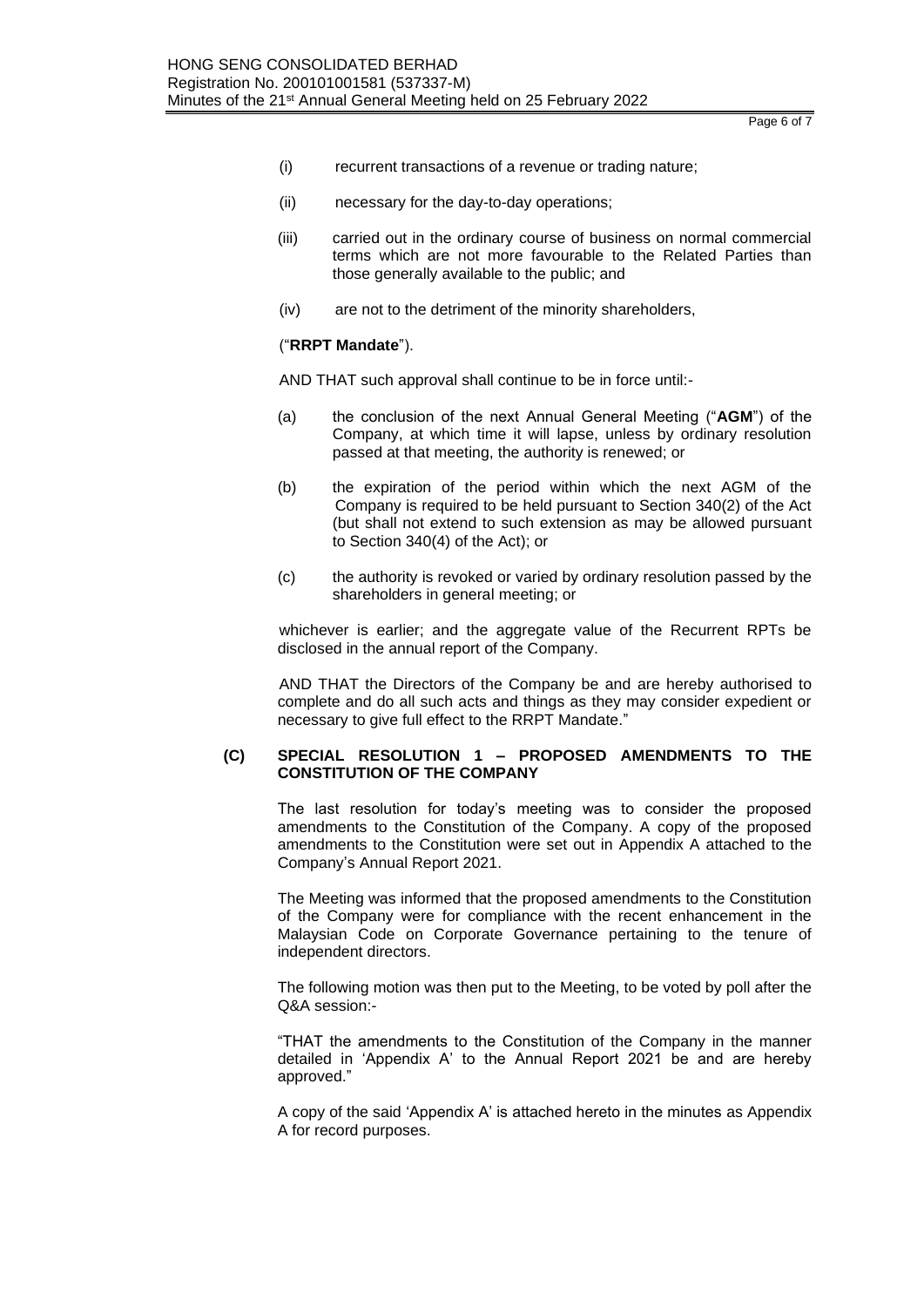#### Page 7 of 7

# **5. AGENDA ITEM NO. 5**

The last item on the agenda for the meeting was to transact any other business of which due notices shall have been received in accordance with the Companies Act 2016. The Meeting was informed that no notice of any other business for transacting at the meeting was received.

# **6. QUESTION AND ANSWER SESSION**

The Meeting then proceeded to the Q&A session. A summary of the key matters discussed at this AGM would be published in the Company's corporate website in accordance with the requirements of the Main Market Listing Requirements of Bursa Malaysia Securities Berhad.

# **7. TAKING OF POLL AND ANNOUNCEMENT OF RESULT**

Upon the conclusion of the Q&A session, the Chairman requested the members and proxies to cast their votes remotely.

After 5 minutes, the Chairman announced that the remote voting had ended and informed the members that the meeting would be adjourned immediately to facilitate counting of votes.

The meeting resumed at 4.27 p.m. upon completion of counting of votes. The poll results as per Appendix B was then announced to the Meeting.

Based on the tabulation of results, the Chairman then declared that all the resolutions tabled at this meeting were carried.

### **CLOSURE**

There being no further business, the meeting closed at 4.28 p.m. with a vote of thanks to the Chairman.

## **CONFIRMED TRUE AND CORRECT**

\_\_\_\_\_\_\_\_\_\_\_\_\_\_\_\_\_\_\_\_\_\_\_\_\_\_\_\_\_\_ **KENNY KHOW CHUAN WAH CHAIRMAN OF THE MEETING**

Dated: 23 March 2022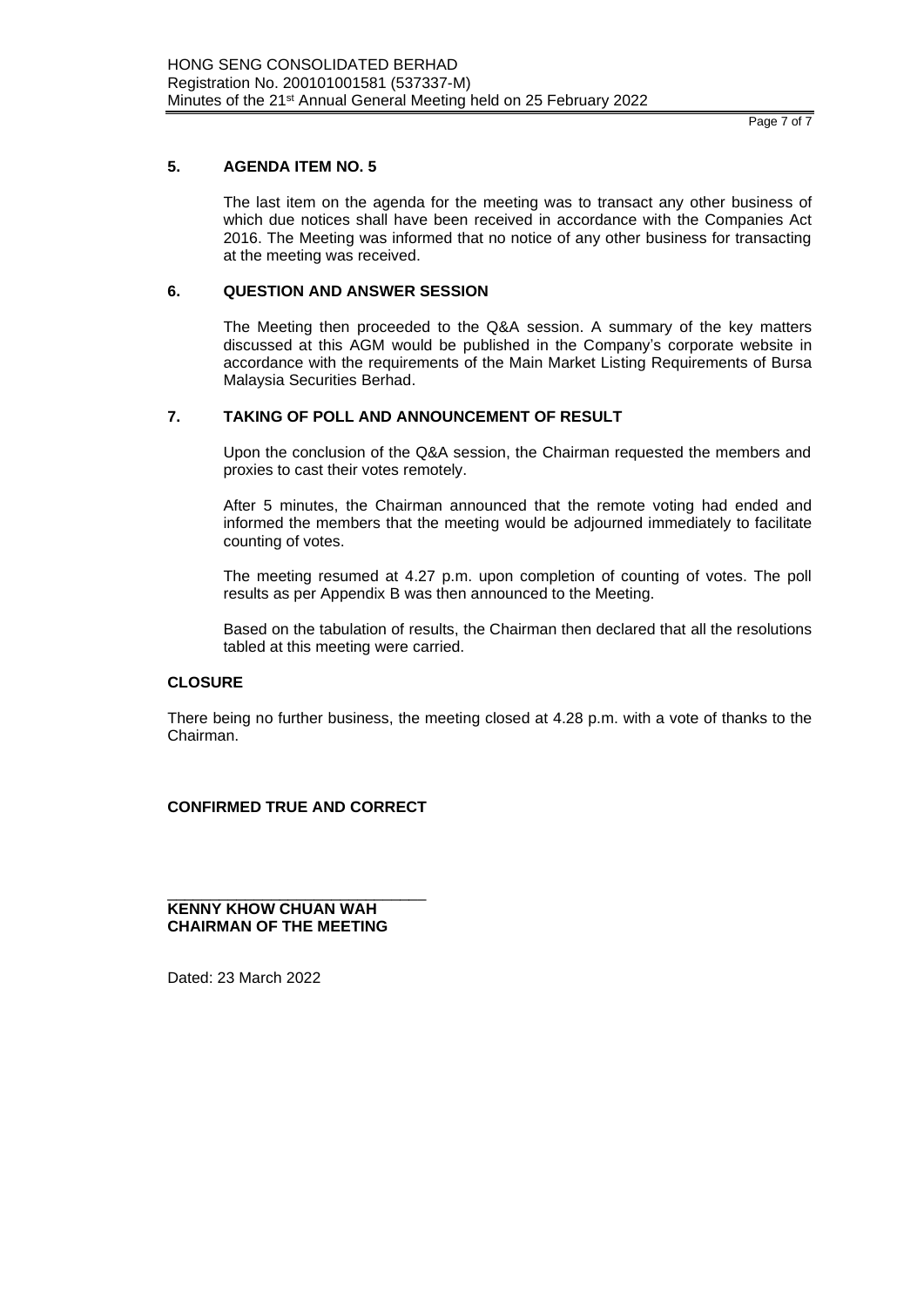# **DETAILS OF THE PROPOSED AMENDMENTS TO THE CONSITUTION OF THE COMPANY**

It is proposed that the Articles of Association of the Company be amended in the following manner:

## **Article 107 (2)**

THAT the existing Article 107 (2) which reads as follows:

'The independent director, as defined by the Listing Requirements, shall be subject to:-

- (a) Annual re-appointment by the Members at annual general meeting by way of an ordinary resolution, if he has served for a cumulative term of nine (9) years; and
- (b) Annual re-appointment by the Members at annual general meeting by ordinary resolution through a two-tier voting process as recommended by the Malaysian Code on Corporate Governance if he has served for a cumulative term of beyond twelve (12) years.'

be and is hereby amended by deleting Article 107(2) in its entirety and substituted with a new Article 107(2) which read as follows:

'The independent director, as defined by the Listing Requirements, shall be subject to:-

- (a) Annual re-appointment by the members at annual general meeting by ordinary resolution through a two-tier voting process as recommended by the Malaysian Code on Corporate Governance if he has served for a cumulative term of beyond nine (9) years; and
- (b) Redesignation to non-independent director should the said director continue to serve on the Board for a cumulative term of beyond twelve (12) years.'